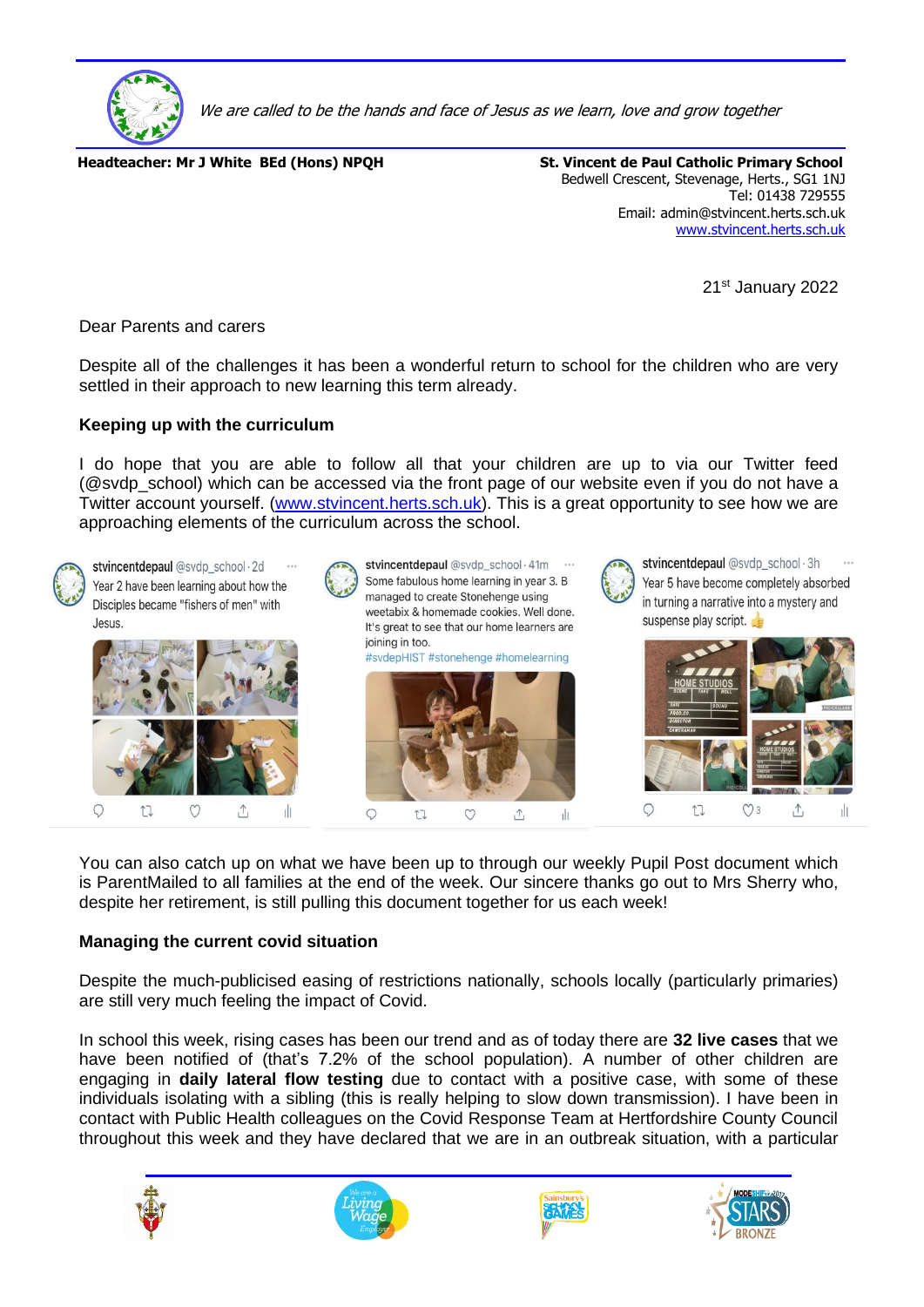cluster of cases in Year 4, Year 2 and Year 1 and with isolated cases in every other year group. We are following the advice of Public Health officials who have agreed with the implementation of our contingency plan and some additional measures that we have suggested.

**They have advised that we are correct to ask pupils and staff in Years 1, 2 and 4, as well as those using our after school and breakfast club facilities to engage in daily lateral flow testing for the time being. They have also advised that it is wise for our staff to continue wearing their masks in communal areas and in classrooms until the number of cases begin to reduce.**

In addition, I would urge parents visiting the site (at drop off and collection) to **continue to wear masks (unless exempt)** as with all visitors in the building for the time being.

I have been asked to remind families of the importance of **vaccination** of individuals over the age of 12 and of **vigilance for official symptoms**:

- High temperature
- Persistent / changed cough
- Change to sense of taste or smell

If you or a child has any of these symptoms, you should still book a PCR test and isolate whilst waiting for results.

Asymptomatic individuals from 5+ years can be tested using a Lateral Flow Device (available freely from pharmacies, Stevenage Central Library and online). If you are asymptomatic and you receive a positive LFT result you must isolate immediately, and you do not need to take a PCR test. A positive LFT result must be registered on the government website as well as notified to the school.

You can leave your isolation after testing negative on both day 5 and day 6 of your isolation or in relation to two tests thereafter. These tests must be 24hrs apart.

### **In addition, many children are finding that they develop non-official symptoms such as sickness, an upset stomach or general lethargy before testing positive.**

**Today 35 children (7.5% of the school population) were absent from school with an upset tummy or sickness**. This could be a nasty sickness bug doing the rounds or it could be an early sign of covid for some. Either way we need to be careful. Therefore, there are two measures that Public Health officials have agreed that our families should take at this time:

- (1) Children should not return to school until **48hrs** (not the usual 24hrs) after their last bout of sickness; and
- (2) If your child has been sick or has an upset stomach, you should engage in **daily LFT testing** with them for 7 days once the sickness has passed.

Although we have sustained increased measures in our cleaning schedule, Mrs Lorimer has arranged for the school to have an extra deep clean over the weekend in order that we can do everything possible to curb the spread of both covid and sickness. Children will also be reminded of the importance of good hand hygiene routines.

### **Job opportunity**

If you are currently thinking about returning to part time work and are available between 11.30 and 1.30 each day, you may be suited to work as a general assistant with Herts Catering in our school kitchen? If you are interested, please email [admin@stvincent.herts.sch.uk](mailto:admin@stvincent.herts.sch.uk) and Mrs Levey will pass your details on. Please note that safeguarding is our number one priority and all employees in a school setting will be subject to relevant safeguarding checks.







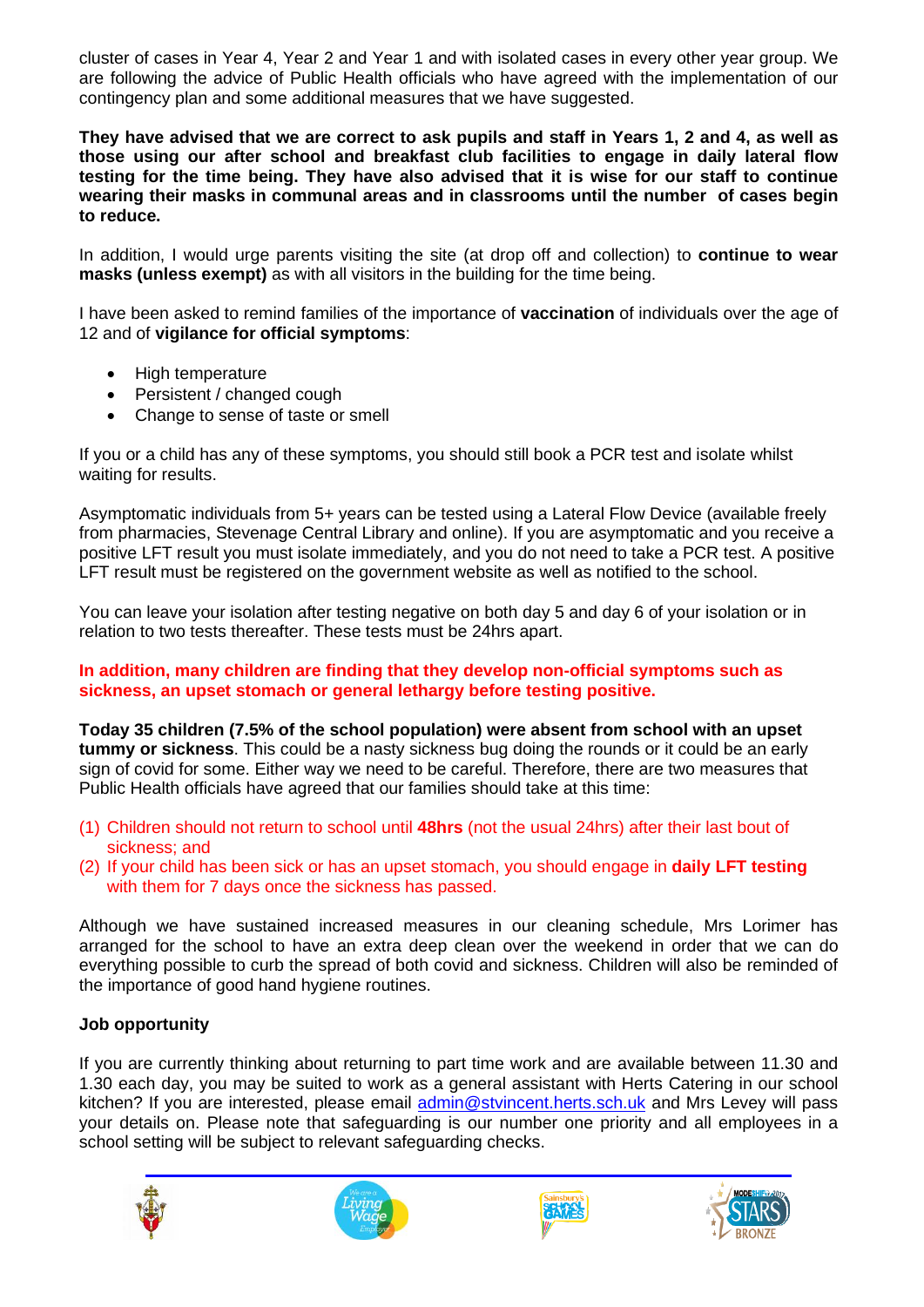### **For a Synodal Church: Communion, participation & Mission**

This week a number of our children were involved in feeding back via school staff to the Cardinal, who in turn is due to feed back to the Pope as part of the worldwide Synod of Bishops. The Synod is a great listening event where the Church aims to hear from all of us so that it can open its doors more widely to all and reach out to more. Our children were very proud to be a part of this process and spoke beautifully about the need to be even more welcoming to all; about the need for social times and the chance to build up relationships with people of the same faith; about their desire to be fully involved and to be able to sing modern songs; and about their desire to be open to learning about people of all faiths and to share their faith with people of other faiths.



Our Church has a great future in the hands of the young!

Please join us in praying that the Synod brings great strength and a renewed mission to our Church:

## Teach me to listen, O God, to myself.

Help me to be less afraid to trust the voice inside – in the deepest part of me. Teach me to listen, Holy Spirit, for your voice – in busyness and in boredom, in certainty and doubt, in noise and in silence. Teach me, Lord, to listen.

## Teach me to listen, O God, to those nearest me,

my family, my friends, my co-workers.  $HeI$  me to be aware that no matter what words  $I$  hear, the message is: "Accept the person  $I$  am. Listen to me".

## Teach me to listen, my caring God, to those far from me –

the whisper of the hopeless, the plea of the forgotten, the cry of the anguished. Amen. (Fr John Veltri SJ)

May God bless you and those most dear to you.

Jon White **Headteacher**